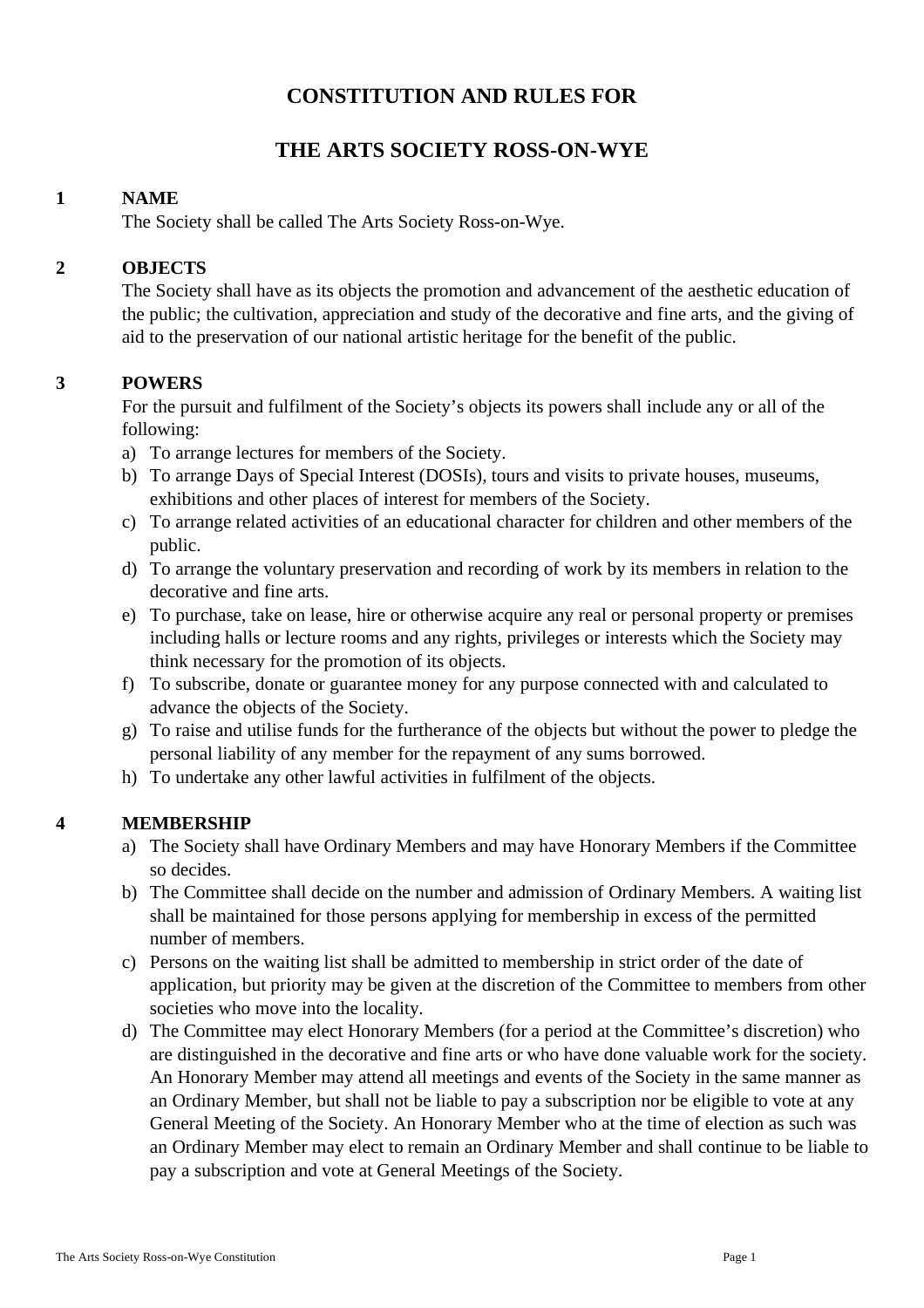# **5 THE OFFICERS**

- **a) The Officers** of the Society shall be the Chair, the Vice-Chair, the Treasurer and the Secretary all of whom shall be nominated annually by the Committee for election at the Annual General Meeting.
- b) **The Chair**, or in her/his absence an appointee of the Committee, shall preside at all General Meetings and Committee Meetings of the Society. The decision of the Chair of the meeting upon any question of order, voting, adjournment of the meeting or interpretation of the rules of the Society shall be final. The Chair of the meeting shall have an additional casting vote in the event of any equality of votes on any matter under consideration by the Society.
- c) The Committee may appoint **Honorary Officers** who shall be a President and up to two Vice-Presidents for a nominated period in recognition of their services to the decorative and fine arts or to the Society. An Honorary Officer shall be entitled to all the rights and privileges of Ordinary Members except the right to vote at General Meetings.

# **6 COMMITTEE**

- a) The Committee shall manage the affairs of the Society and administer its funds.
- b) The Committee shall consist of not more than twelve members including the Chair, Vice-Chair, Treasurer and Secretary.
- c) Any Ordinary Member of the Society may propose or second members for election to the Committee at the Annual General Meeting. Nominations must be given to the Secretary not less than twenty-eight days before the Annual General Meeting. Committee members shall retire each year but be eligible for re-election.
- d) Casual vacancies amongst the committee during the year may be filled by the Committee. Persons so appointed shall hold office until the next Annual General Meeting after the appointment and shall be empowered to vote.
- e) The Committee may co-opt up to four additional members to the Committee. Co-opted members shall have the right to attend and speak at meetings of the Committee but not have the right to vote. Co-opted members shall be appointed for a specific period not exceeding two years.
- f) The Committee may appoint sub-committees accountable to it for such purposes as it determines.
- g) The Committee may make Rules regulating the conduct of meetings other than General Meetings, attendance of visitors, charges for visitors and otherwise for the regulation of the Society's affairs.
- h) The Committee shall meet as required and not less than four times each year. If agreed by the committee, meetings may be remote, taking advantage of modern technologies such as video links. A quorum shall consist of over one half of the number of the elected members of the Committee, one of whom should be an Officer.

# **7 FINANCE**

- a) The Society's financial year shall end on 31<sup>st</sup> December in every year.
- b) An independent financial examiner shall be appointed at the Annual General Meeting, whose duties shall be to examine and report on the annual accounts of the Society for submission to the members.
- c) The Committee shall authorise its Officers to arrange payment and re-imbursement of expenditure on behalf of the Society. The funds of the Society will be paid into current, deposit or investment accounts in the name of the Society with such banks, building societies or investment institutions as the Committee shall agree. Cheques and other instruments shall be signed by not less than two Officers or other signatories authorised by the Committee, provided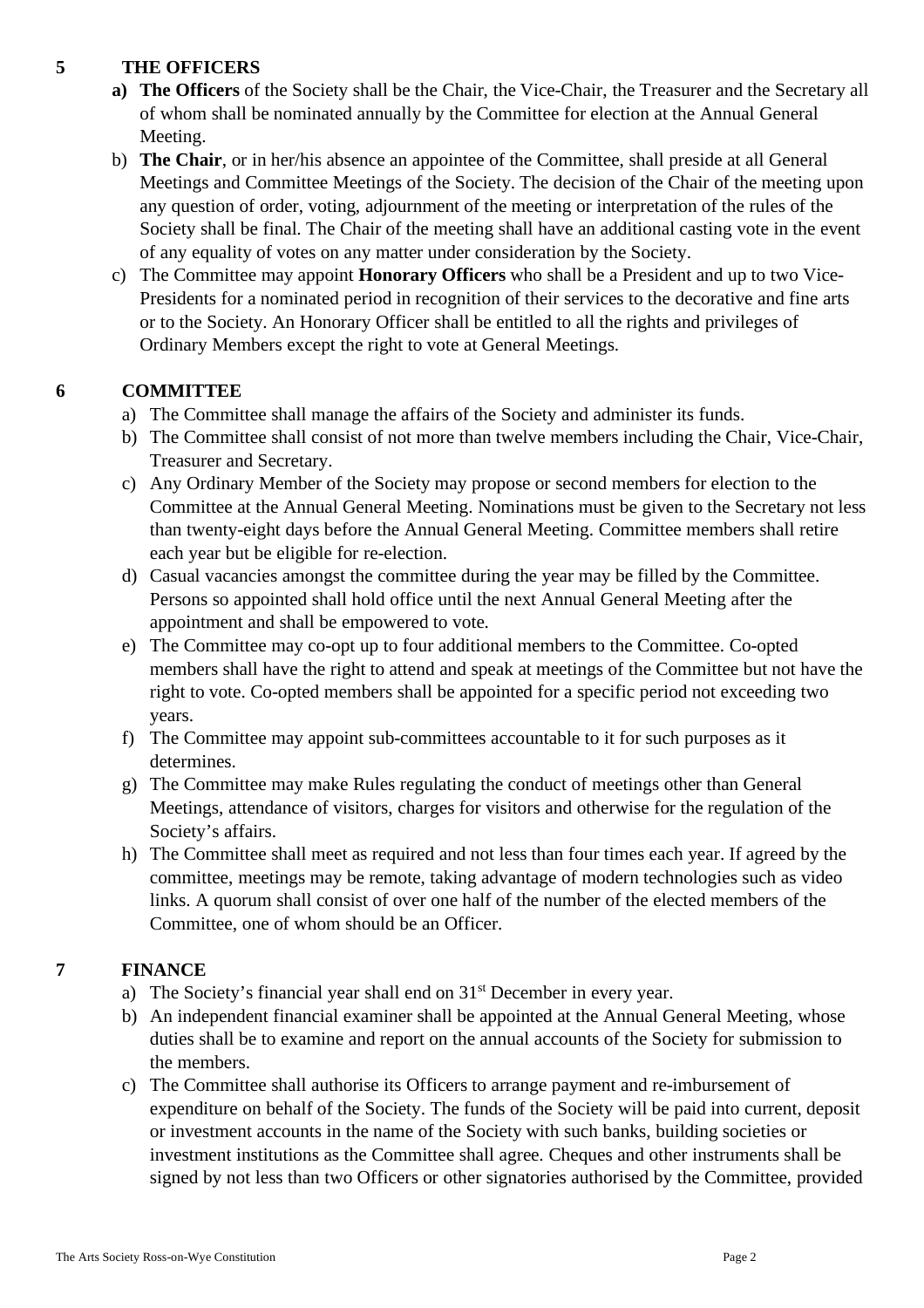always that one of the two persons signing cheques or other instruments shall be the Chairman or Treasurer. Payment for outings, study days or other events will be due at the time of booking and will not normally be refundable.

# **8 SUBSCRIPTION**

- a) The subscription for Ordinary Members of the Society shall be a sum as may be determined by the Committee from time to time. The first payment shall be due on entry to membership and due annually on 1<sup>st</sup> January. Subscriptions may be reduced for partial year's membership at the discretion of the committee.
- b) A member whose subscription is not paid in full within twenty-eight days of the due date shall thereupon cease to be entitled to rights and privileges of membership but may at the discretion of the Committee be reinstated on payment of all arrears.
- c) The Society shall pay The Arts Society affiliation fee when due.

#### **9 GENERAL MEETINGS**

- a) The Annual General Meeting shall be held at such time and place as shall be determined by the Committee. Written notice, including the text and proposers and seconders of any resolutions, shall be given at least twenty-one days before the meeting. The business of the Annual General Meeting shall be:
	- i. To receive the examined accounts of the Society and the report thereon
	- ii. To receive the Chairman's report on the activities of the past year
	- iii. To elect Officers and Committee of the Society
	- iv. To elect an independent financial examiner of the accounts of the Society
	- v. To consider any resolutions of which due notice has been given
	- vi. To transact any other business with the permission of the Chairman
- b) The election of Officers and of the Committee shall be by a show of hands unless there are more candidates than there are vacancies to be filled, in which case the relevant election shall be by a ballot of those present at the meeting.
- c) The quorum for General Meetings shall be at least one fifth of the membership.
- d) An Extraordinary General Meeting may be convened at the request of the Committee or of at least twenty members of the Society. Resolutions to be considered must be given in writing to the Secretary who shall give all the members not less than twenty-one days written notice of the meeting, stating time and place of the meeting and the text of the resolutions.
- e) Except under Rule 9(b), voting shall be by a show of hands of those present and eligible to vote. In the event of equality of votes, the Chairman of the meeting shall cast an additional vote. Proxy voting shall not be permitted.
- **f) If the Committee so decide, an AGM or EGM can be held online or by email. In both cases the quorums or majorities required as given in rule Rules 9 and 12 still apply.**

## **10 MEMBERS' RESOLUTIONS**

Any member desirous of bringing forward a resolution shall give notice in writing thereof to the Secretary at least twenty-eight days prior to the holding of the Annual General Meeting. Any such resolution shall have been duly seconded and shall be set forth in the agenda with the name of the proposer and seconder. Save with the consent of the Committee, a resolution which does not comply with the foregoing may not be proposed at the Annual General Meeting.

## **11 MEMBERS' ADDRESSES AND DATA PROTECTION**

a) Members shall notify any change of address to the Society.